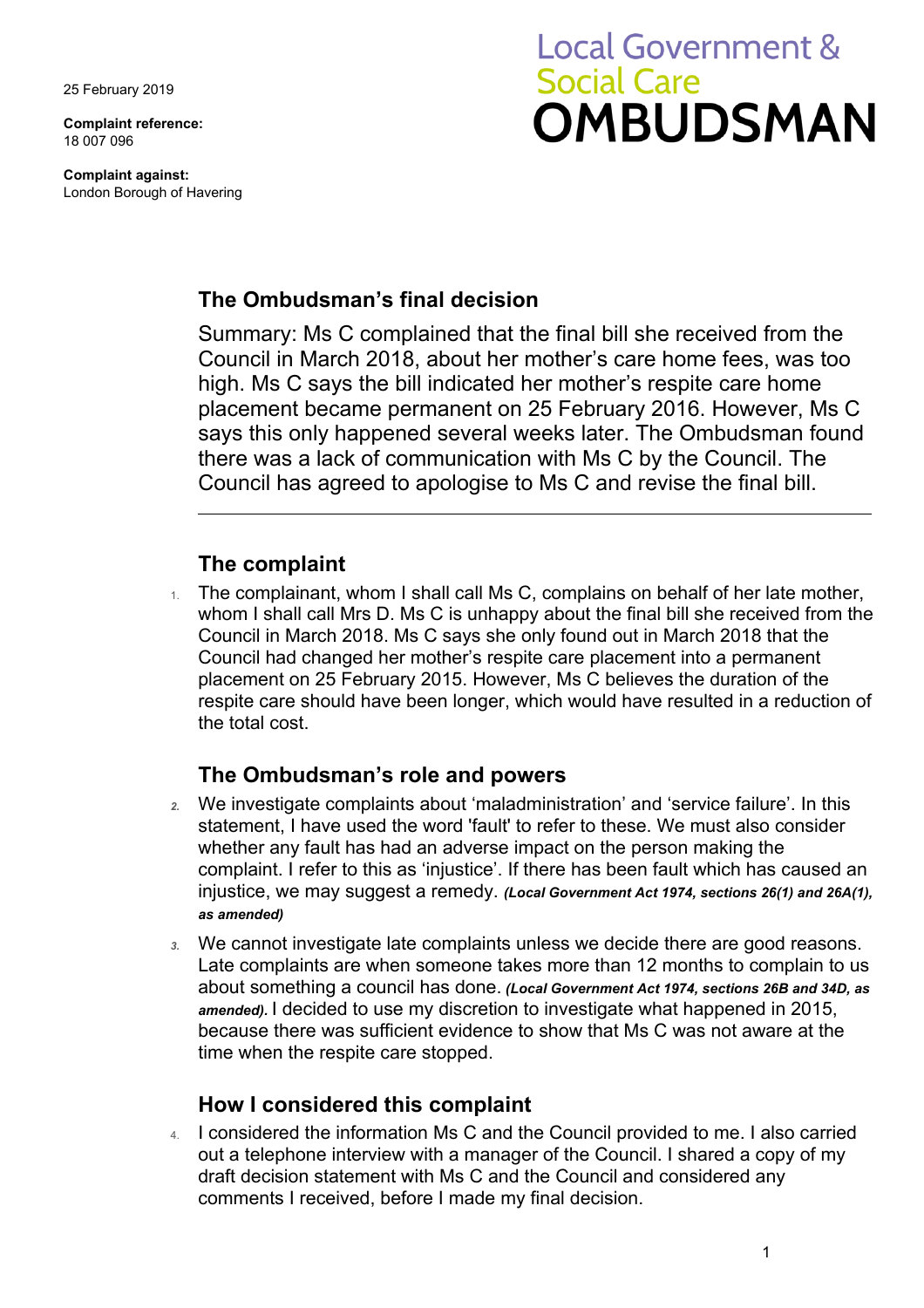# **What I found**

 $\overline{a}$ 

#### **What should have happened?**

- 5. The Statutory Care Act Guidance says that when a temporary care home placement becomes permanent, the financial assessment of the person as a permanent resident: *should only be from the date that the care plan is amended and agreed with the person and/or their representative*.
- 6. The regulations under the Care Act 2014 also require Councils to disregard the value of a person's main or only home for 12 weeks when they go into permanent property) to pay the contribution towards the cost of their care. care. This gives people twelve weeks to decide what they will do (with their

#### **What happened?**

- 7. Ms C called the Council on 28 January 2015, to say an ambulance crew had visited her elderly mother in the morning following a fall. Ms C said she and the paramedics felt her mother would need an emergency placement in a care home, with a view of it becoming permanent.
- 8. An internal email showed the Council subsequently approved a: 7 days care or return to her home at a later date. emergency placement to enable the Council to carry out an assessment of her needs. The Council's record states a social worker subsequently discussed the placement with Ms C the same day, after which her mother moved into the care home. However, the records do not state what the social worker explained about the placement. At this stage, it was not clear if Mrs D would remain in residential
- social worker told her that her mother was at the home for a respite care stay, which would be reviewed after six weeks. As such, Ms C believed that her 9. Mrs D's case was allocated to another social worker, who met with Ms C and her sister on 3 February 2015 to start Mrs D's needs assessment. Ms C says the mother's respite care stay would last (for a minimum of) six weeks.
- 10. The records made by the social worker that day do not provide a lot of detail. They only say that Mrs D said she would like to go home, but her daughters felt she needed 24 hours care.
- 11. Following the meeting, the social worker requested a further week of respite care to enable her to complete the assessment and present the case to panel. I have seen no evidence she shared this information with Ms C. The additional week expired on 11 February and was not extended further at the time.
- 12. The social worker met with Ms C again on 13 February 2015. The records state that:
	- • Ms C said she would be visiting a potential "Extra Care Scheme". This is different than a care home. It usually consists of self-contained adapted flats or bungalows located together, with on-site 24-hour care and support staff providing personal care and domestic services.
	- the daughters said they were willing to sell the property to pay for a placement. • The social worker informed the daughter of 12 weeks property disregards, and
- 13. The records related to this meeting do not sufficiently confirm again what was explained, agreed or decided. The Council told Ms C, as part of its complaint response, that the social worker told her at the meeting: *that the case would be presented to panel for a 12 weeks property disregard and following this a charging booklet was sent*. However: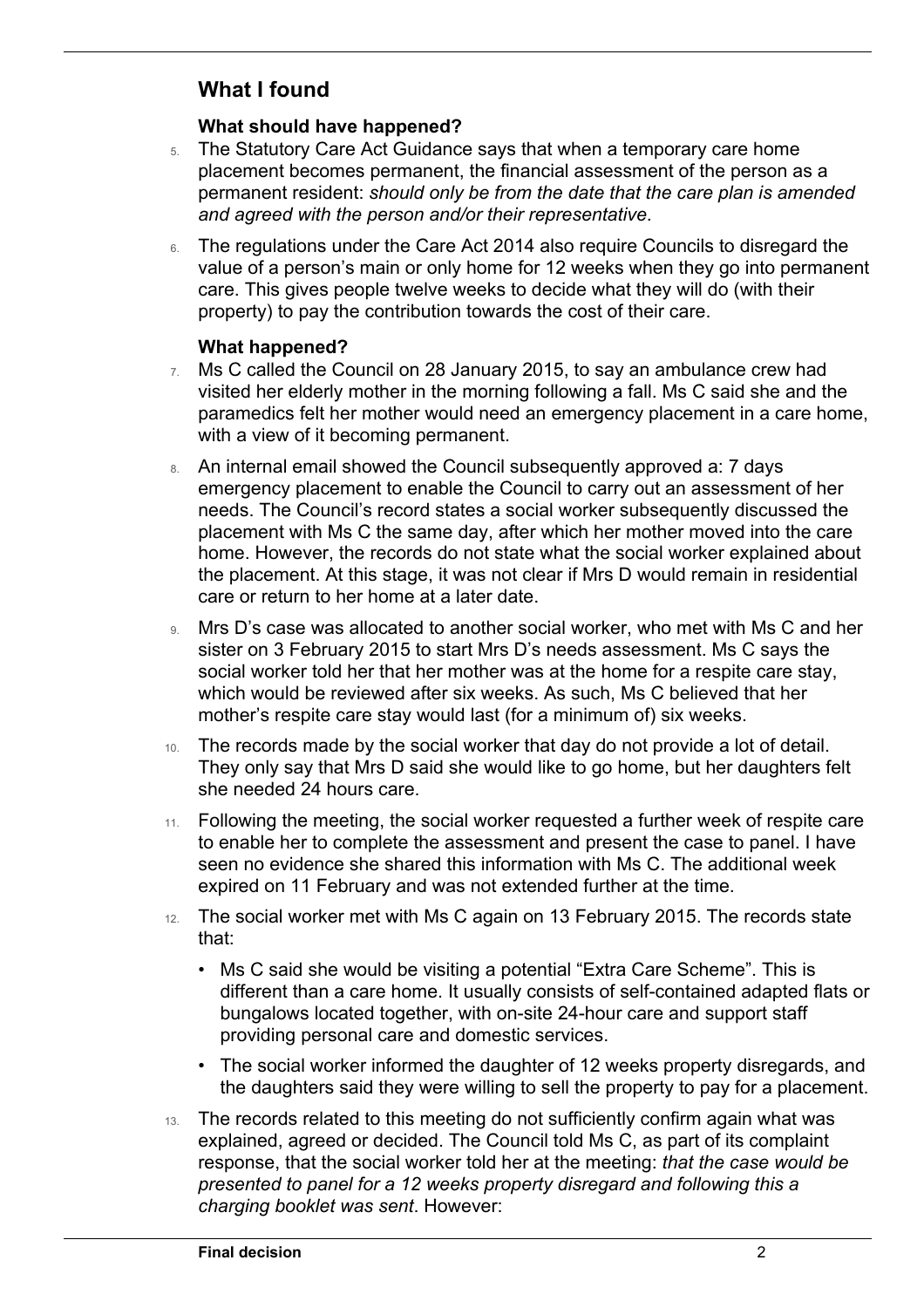- Ms C, that she would recommend that her mother's needs should be met in a • There is no evidence that the social worker decided at this meeting, and told care home (rather than Extra Care accommodation).
- In addition, Ms C was still pursuing other options (Extra Care), which would not require the social worker to make a request to panel to approve a 12-week property disregard.
- Mrs D to remain in the care home, while sorting out a permanent care home placement. The social worker also recorded, referring to the past: "*I advised Ms C*  14. A Council record by the social worker dated 5 March 2015, states Ms C had left a telephone message for the social worker during the week of 16 February 2015. The social worker was on leave at the time. The message said the family wanted *the case will be presented to panel to request for a 12 weeks property disregard and a booklet advising of charging for placement has been sent to her*". Ms C told me her message also asked the social worker to contact her. However, the social worker did not return the call or update Ms C. Ms C also told me she never received the booklet.
- 15. On 11 March 2015, it had been six weeks since Mrs D had gone into the care home. As such, Ms C said she contacted the Council D to ask what would happen officer she spoke to told her not to worry and the six weeks respite could be with her mother's placement and the six weeks care review. Ms C says she was concerned her mother could be sent home without the review. Ms C says the extended. The Council does not have a record of such a telephone call.
- 16. Mrs D's case went to the Council's Funding Panel on 11 March 2015. The social worker requested a (backdated) two-week extension of the respite stay from 11 February 2015, and for Mrs D's residential care to become permanent as of 25 February 2015. The panel agreed both requests, which meant the twelve-week property disregard started on 25 February.
- 17. The social worker did not inform Ms C that the panel had agreed to provide a twelve-week property disregard. She also did not tell Ms C that the twelve-week property disregard started on 25 February 2015 (two weeks ago).
- 18. The Council reallocated Mrs D's case to another social worker on 30 March 2015, to carry out a review of Mrs D's placement at the care home. The review took place on 16 April 2015. The record states that: *She appears to be happy and settled in the home. The home is also meeting her needs. Placement to be made permanent.* Ms C says this was the first time the Council told her that her mother's care home placement would (change from respite to) become permanent. However, the social worker did not tell her, nor was it mentioned in the review document, that her respite care had already changed to permanent residential care on 25 February 2015.
- 19. Ms C says her mother's respite placement should end on 16 April 2015, rather than 25 February, as this was the date the Council first said her mother would remain in residential care permanently.
- 20. During the interview, the manager acknowledged there had been a lack of communication:
	- • There was insufficient evidence to conclude the social workers clearly explained to Ms C what would happen and how long the respite placement would last.

 $\overline{a}$